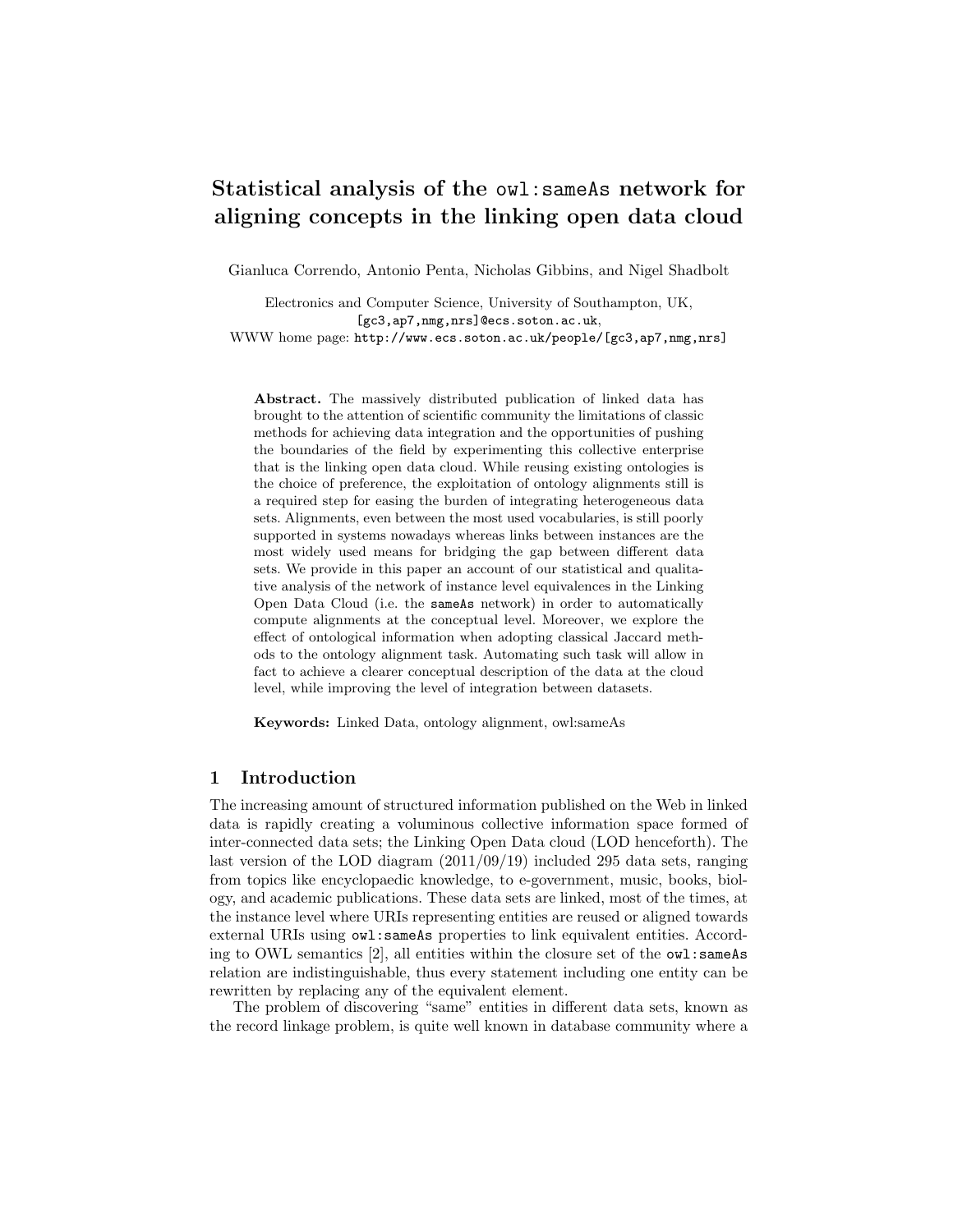large body of literature can be found on the topic [20]. Semantic Web community has built upon the database research and proposed its set of solutions [7]. The discovery of equivalent entities in the Web of Data is therefore supported by automatic tools which exploit, similarly to ontology matching or record linkage tools, lexical and/or structural similarities between the entities of different data sets [10, 18]. Semi-automated approaches has been also implemented in tools like Google Refine<sup>1</sup>, where linkages found are subject to user approval. The collaborative effort of data publishers in inter-connecting their data sets has created a network of equivalences between instances which is a matter of study on its own, the sameAs network [4]. Studying the properties of this sameAs network in conjunction with the network of Class-Level Similarity, or CLS network as defined in [4] (i.e. the network of classes which overlaps because sharing same, or equivalent, instances), can lead us to a better understanding of how heterogeneous data sets can be integrated together.

Despite of the great amount of linkages between instances and the high availability of tools for aligning vocabularies, little effort has been devoted to provide authoritative alignments between the ontologies present in the LOD. As a representative example, in DBpedia the only alignments between ontologies, retrieved by querying the public endpoint, have been published by using  $\text{owl:sameAs}$  properties between concepts in  $\operatorname{\sf opercyc.org}$   $^2,$  and  $\operatorname{\sf owl:}$  equivalentClass properties between schema.org<sup>3</sup> concepts.

The availability of ontology alignments in the LOD would allow the use of tools that exploit schema level mappings for achieving data integration [19], fuelling in this way a wider use of published linked data. The work described in this paper starts from the above consideration and attempts to exploit the available sameAs network in order to deduce statistically sound dependencies between concepts which have common instances taking into consideration the semantics attributed to the owl: sameAs property [2].

The work we presented in this paper is an account of our first attempts to adopt a well known instance-based technique (i.e. Jaccard coefficient) in discovering alignments between concepts in the LOD cloud. The vast amount of entity alignments present in the LOD cloud, under form of owl:sameAs statements, provides a good asset to experiment such an approach. Although, applying statistical techniques to a potentially very noisy data set for aligning heterogeneous ontologies could prove to be unreliable to some extent. This paper reports our attempts to study the behaviour of such basic technique on a real scenario. The rationales behind this approach are to be found in a previous work in the instance based ontology matching field [9], which did not addressed specifically the LOD, and an analysis on the deployment of owl:sameAs networks [4].

The paper starts with Section 2 which provides some background information on instance based ontology alignments, how they are implemented in this work by exploiting owl:sameAs alignments, and finally describes the data used in this experiment. Section 3 provides some initial analysis, quantitative as well as

<sup>1</sup> http://code.google.com/p/google-refine/

 $^2$  http://sw.opencyc.org/

 $^3$  http://schema.org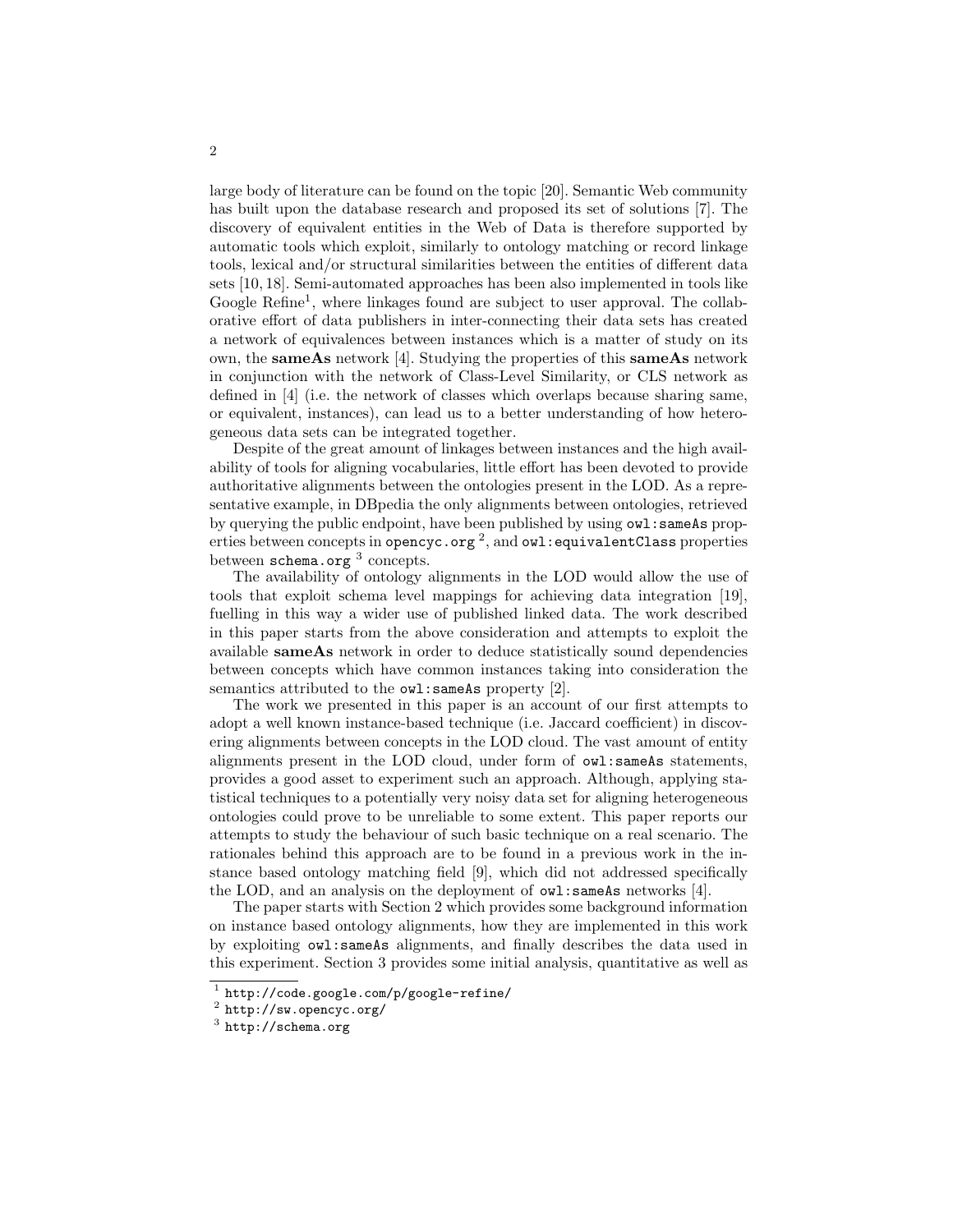qualitative, on the data used and on the alignments found in the CLS network. Section 4 provides an account of the behaviour of Jaccard based measures under different hypothesis by studying the usual indices from Information Retrieval (i.e. number of alignments, precision, and recall). Section 5 provides an account of similar works in the area of Linked Data and finally our conclusions are presented in Section 6.

# 2 Alignment based on sameAs network analysis

The ontology alignment task has been widely studied in the last decade by the scientific community [7]. Ontology matching tools usually exploit a number of information sources such as lexical or structural similarity applied to the ontologies alone in order to produce a measure of the semantic distance between concepts. In recent years, methods based on statistical information (e.g. machine learning, bayes, etc.) have been also studied and proved to produce promising results [5, 9].

The high level of inter-linking within the LOD cloud induces us to consider statistical techniques for ontology alignment as a promising approach to resolve semantic heterogeneity. The assumption we adopted in this work is that owl:sameAs equivalence bundles [8] can be treated as singleton instances whose interpretation is provided by following owl:sameAs semantics. Therefore all equivalent instances, hosted by different data sets, will be considered as a unique instance which is classified differently in different data sets (as seen in Rule 1 where  $type$  is  $\texttt{rdf:type}$  and  $sameas$  is  $\texttt{owl:sameAs}$ ).

$$
type(?x, ?xt) \land sameas(?x, ?y) \land type(?y, ?yt) \rightarrow type(?b, ?xt) \land type(?b, ?yt) \tag{1}
$$

Leveraging the owl:sameAs inference we are then able to treat equivalence bundles as instances and compute the degree of overlapping between concepts by processing the typing statements (i.e. statements in the form  $type(?b, class))$ . In our approach we used the Jaccard coefficient [11]  $(J(A, B))$  in Equation 2) in order to measure the similarity between two concepts when interpreted as sets of instances.

$$
J(A,B) = \frac{|A \cap B|}{|A \cup B|} = \frac{|A \cap B|}{|A| + |B| - |A \cap B|}
$$
(2)

Here the cardinality of the intersection set  $|A \cap B|$  is computed in our triple store by counting the cardinality of the set  $\{\langle x, y \rangle : type(x, A) \wedge same(x, y) \wedge$  $type(y, B)$ . The cardinality of the union set is then computed by summing the cardinality of the set of instances for the two concepts A and B (i.e.  $\{x:$  $type(x, A)$  and  $\{x : type(x, B)\}$  respectively) and then subtracting the intersection as previously defined.

#### 2.1 Definition of ontology alignment

In the work here described we reused and modified the framework proposed in Isaac et al. [9] for representing instance-based alignments. In [9] an alignment between a source ontology S and a target ontology T is a triple  $t \in S \times T \times R$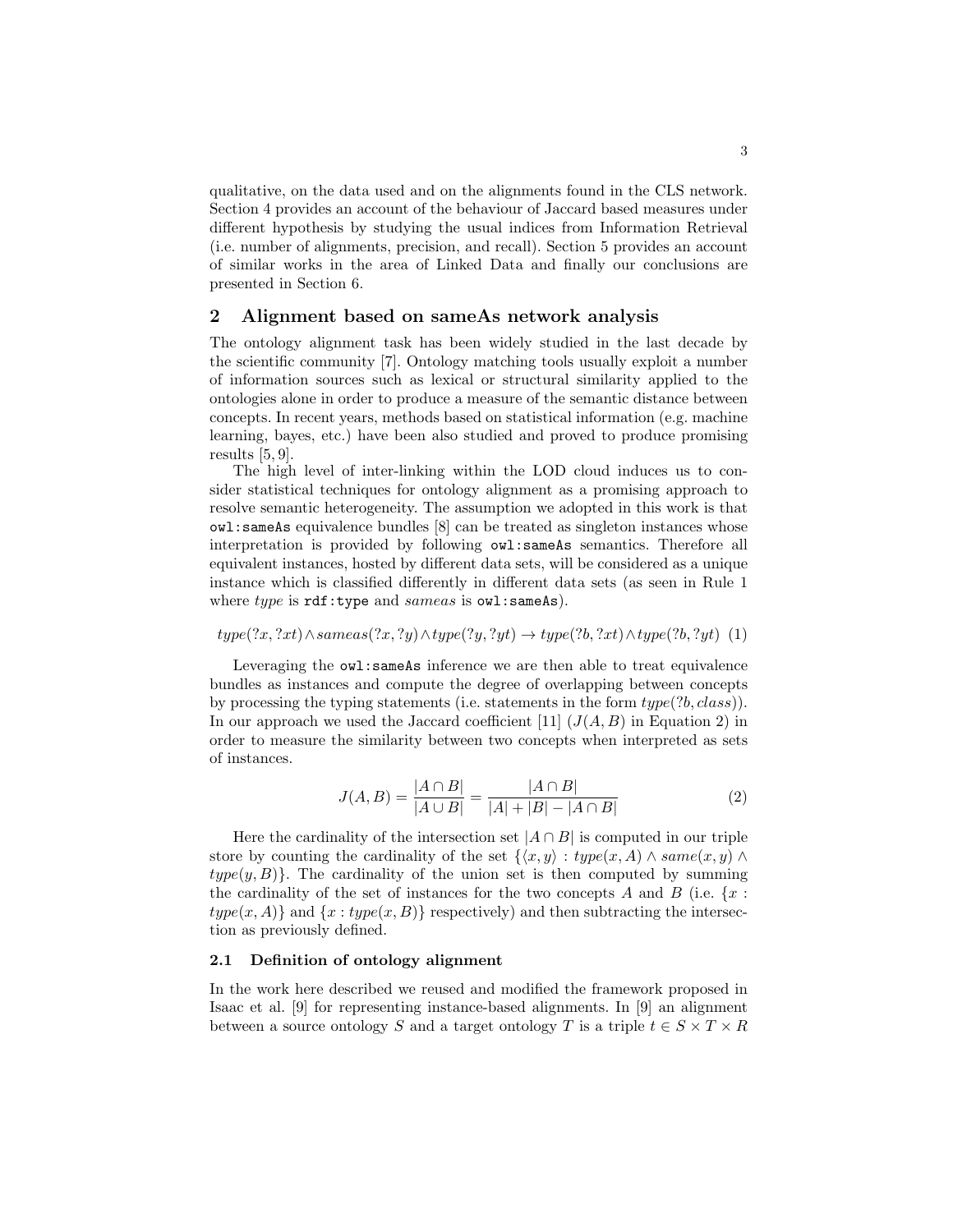where R is a relation taken from the set  $\{\equiv, \sqsubseteq, \sqcap, \perp\}$  which expresses respectively equivalence, subsumption, overlap and disjointness. Such definition fits a scenario where describing some informal degree of relatedness, measurable by sets overlapping, is acceptable and even desirable. Given the target objective of our work, data integration, we set for a less richer framework where it is possible to distinguish only between  $\{\equiv, \sqsubseteq, \perp\}$  since we could not make any use of information about overlapping concepts for integrating different data sets into an homogeneous vocabulary. Moreover, when we state that two concepts are equivalent (i.e.  $A \equiv B$ ), since we are not taking into account the concepts definitions but merely the possibility of them covering the same set of instances, we will intend that the two concepts are in owl:equivalentClass relationship, and not owl:sameAs. Hence, the two concepts can still have different definitions without causing any inconsistency.

In the subsequent evaluation of the alignments (see Section 4) we will consider a successful alignment, a true positive, one which correctly correlate a couple of concepts which are equivalent or in a relation of subsumption (i.e. one subsumes non trivially the other). Any alignment provided which includes two disjoint concepts is a false positive. This shrink in the power of discrimination is due to the nature of the Jaccard measure itself which has bees devised to measure concepts equivalence only.

#### 2.2 Experimental setup based on LOD entities

In order to experiment the usefulness of the Jaccard coefficient as a means for measuring the semantic similarity between concepts in the LOD cloud a source data set and a number of target data sets, aligned to the selected source by owl:sameAs links, have been considered.

Because of its centrality in the LOD cloud, DBpedia is the natural candidate as a source data set while a number of target data sets has been selected based on their abundance of instance alignments and diversity of size in terms of concepts to align. The target data sets considered for our experiments are described in Table 1 where for the source data set is reported the number of info box concepts used to classify the DB pedia instances<sup>4</sup>, and for each one of the target data set is reported the number of equivalence links connecting it to DBpedia and the number of concepts contained. It noteworthy that for for the nytimes data set, although containing a rich hierarchy of terms, only two concepts are found. This is due to the fact that all the entities aligned are instances of skos:Concept and some of geonames:Feature. Therefore, not knowing any background information about the dataset, it is not possible to recognize a valid OWL concept hierarchy since it is encoded in a vocabulary (i.e. SKOS [15]) which encodes concept hierarchies only between instances and not between concepts. This implies that every instance mapping from an instance in DBpedia to one in nytimes will support a correspondence between an OWL concept to the concept skos:Concept which is not very informative as an alignment between ontologies.

<sup>4</sup> The dump used in this experiment is the DBpedia version 3.7.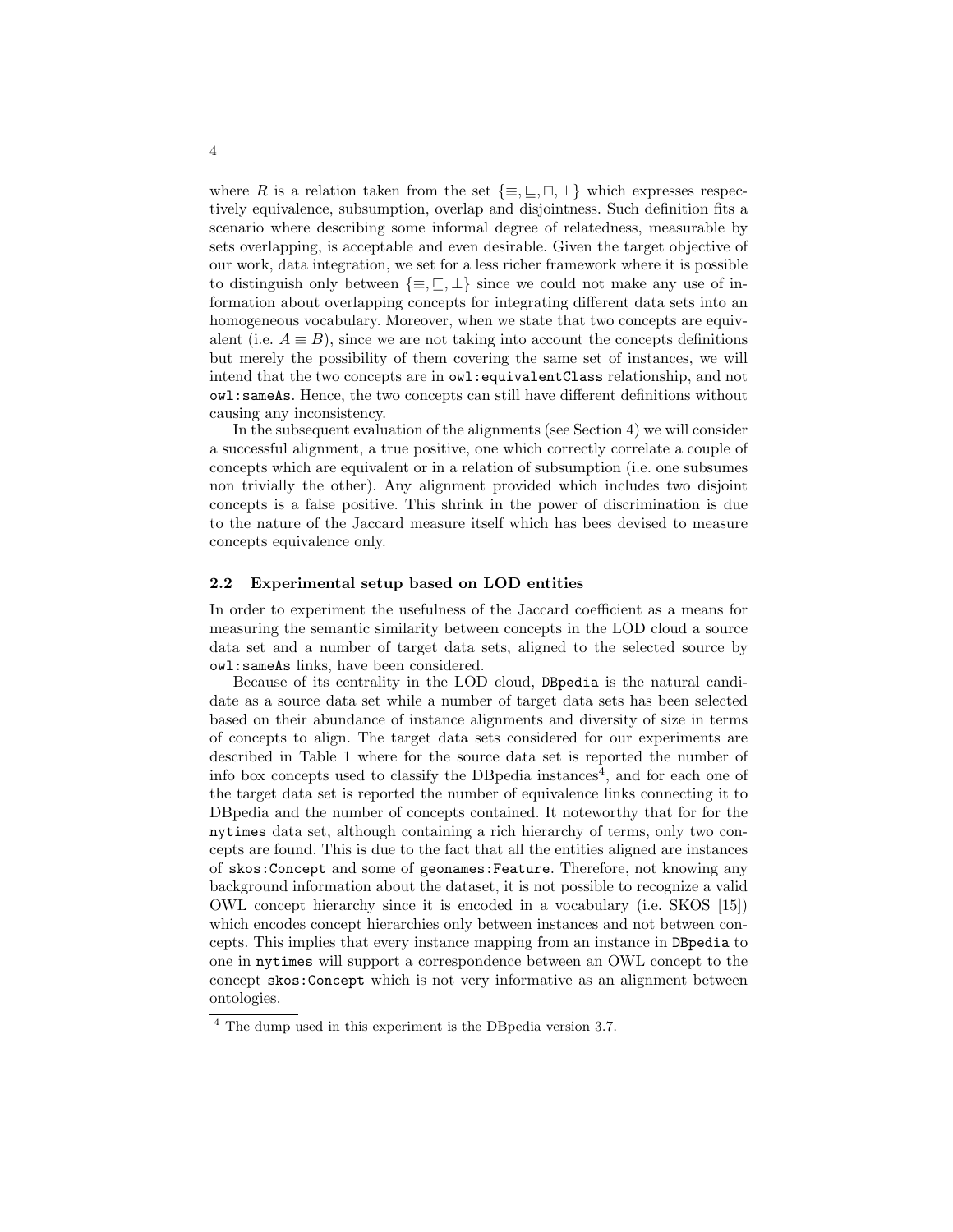| source    |                      | number of concepts |
|-----------|----------------------|--------------------|
| DBpedia   |                      | 9237320            |
| target    | number of owl:sameAs | number of concepts |
| opencyc   | 20362                | 314671             |
| nytimes   | 9678                 | 2                  |
| drugbank  | 4845                 | 4                  |
| diseasome | 2300                 | $\overline{2}$     |
| factbook  | 233                  |                    |
| dailymed  | 43                   |                    |

Table 1. Data sets considered for the experiments

Once identified the source and target data sets, we proceeded to download from the respective websites the triples belonging to: the sameAs network; the type network; and the concepts hierarchy. As we already mentioned, the sameAs network of a data set  $D$  is the set of triples contained in  $D$  which connect two entities by the property owl:sameAs (i.e. consistently with the notation already used:  $same(s, p) = \{same(s, p) \in D\}$ . The **type** network of a dataset  $D$  is the set of triples contained in  $D$  which connect every entity with one or more concept by the property rdf:type (i.e.  $type(D) = \{type(a, b) \in D\}$ ). Finally, the concepts hierarchy is the set of triples contained in D wich connect two concepts by the property rdfs:subClassOf (i.e. hierarchy(D) =  $\{subclassof(a, b) \in D\}$ .



Fig. 1. Example of different networks extracted from DBpedia neighbours

An example of the networks taken into consideration in this paper are depicted in Figure 1. For the sake of the statistical analysis conducted in the experiments we did not take into consideration any other property which could describe the entities and the concepts (e.g. labels, abstracts or other properties) since only the owl: sameAs bundles are considered. In Figure 1 we can see how the bundle {dbpedia:Aristotle, opencyc:Aristotle} belongs to the intersection of the concepts dbpedia:Philosopher and opencyc:Philosopher, and dbpedia:Philosopher and opencyc:Deceased. By computing the number of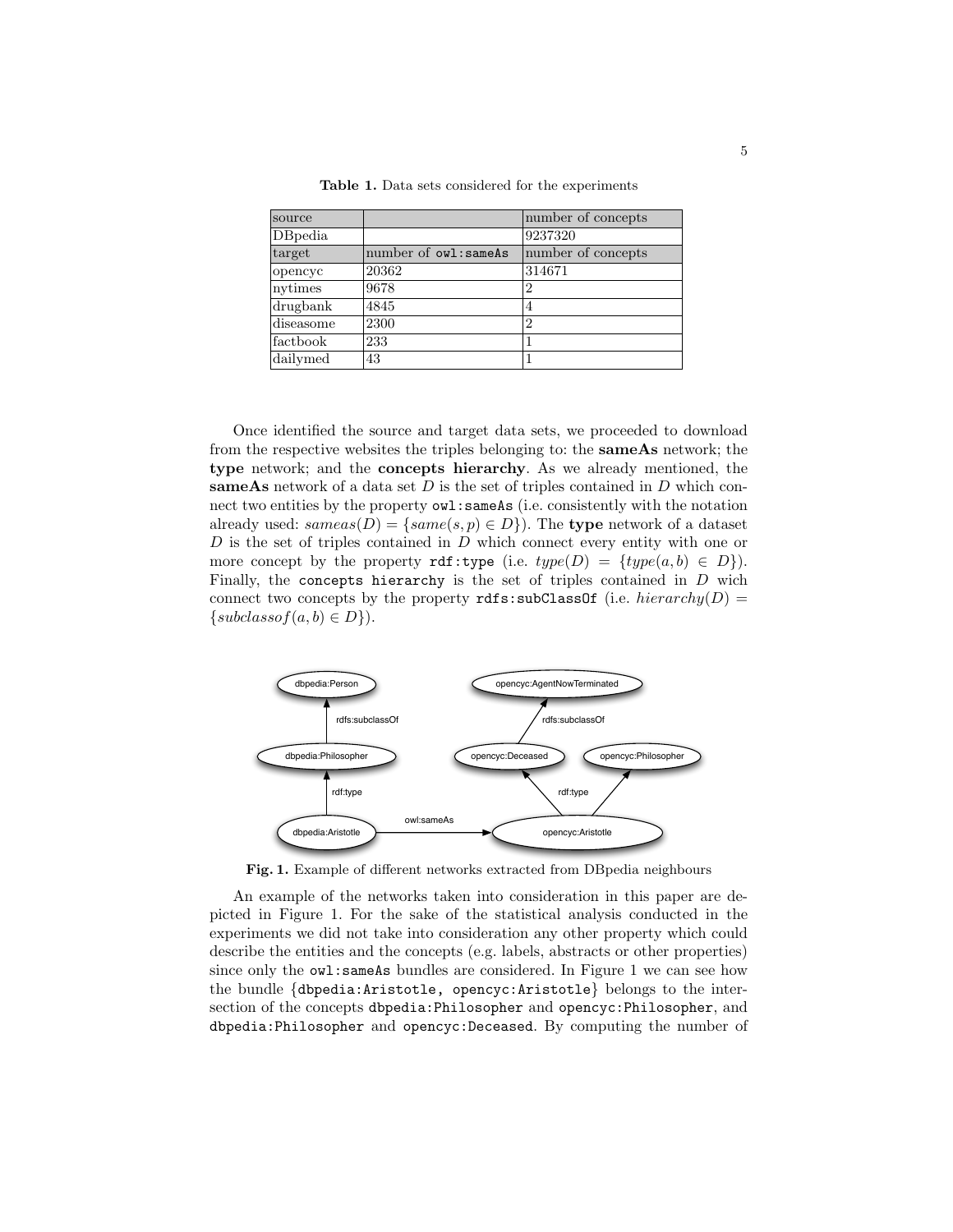co-occurrences of concepts connected by a common bundle in the way showed by Figure 1 we are able to compute the size of the intersection set and then to compute the Jaccard measure for each couple of concepts.

# 3 Experiment scenario analysis

In order to better understand the characteristics of such collected network, we decided to study a couple of aspects before processing the data in trying to discover concept alignments. The first thing we decided to look into is the size of the sameas bundles collected. Since the number of concepts reached from a single DBpedia entity can be reasonably related to the size of its equivalent class computed via owl:sameAs links, studying the distribution of such parameter can give us an insight about the variance we can expect in processing such bundles. The distribution of the frequency of the bundles' size is depicted in the graph in Figure 2, where the dimension of the y axes is reported in logarithmic scale. Considering the distribution in Figure 2 we can see that the size of bundles follows a logarithmic distribution where the more frequent size is 2, i.e. only one other entity except the source entity, and where bundles of size greater than 10 are very infrequent.



The second aspect we studied, once we computed the Jaccard coefficient from the collected data, is the ratio of the cardinalities between aligned concepts. The hypothesis we formulated, given our past experience in handling linked data, is that the cardinality of overlapping concepts in the LOD cloud would be highly heterogeneous and therefore we would have a high level of asymmetry between the aligned data sets. In Figure 3 is reported the frequency of alignments plotted against the ratio (expressed in percentage) of the cardinality of the two concepts aligned<sup>5</sup>. Looking at Figure 3 we can say that concepts with similar cardinality would be nearer the right end of the graph, while concepts dissimilar in cardinality would be nearer to the left end of the graph; the graph reported makes clear that the vast majority of alignments produced are between concepts dissimilar in cardinality. Although this result is particular to the scenario under scrutiny, it is also true that DBpedia is a typical example of a general domain

 $5$  The ratio has been normalised between [0,1].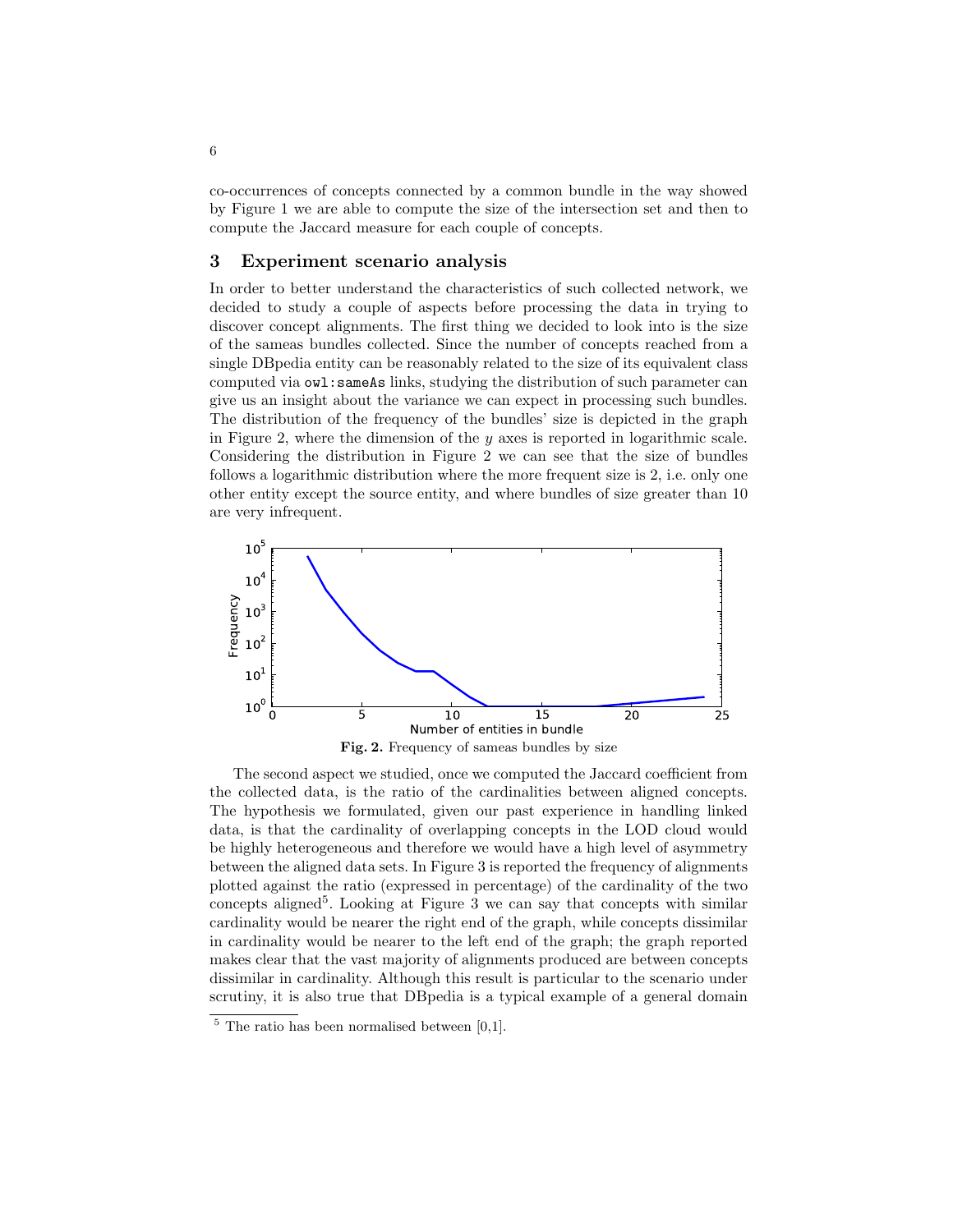hub data set whose behaviour in terms of inter linkages is likely to be seen in other hub data sets.



#### 3.1 Qualitative analysis of Jaccard alignments

Before discussing into detail the quality of the Jaccard coefficient as a means for producing ontology alignments in the LOD cloud (topic covered in Section 4), we would like to provide a qualitative analysis of the first batch of results. Among the alignments we have manually checked for judging their quality, in order to compute the precision and recall of the procedure, we noticed that some of the alignments produced, which were supported by statistical evidence, were quite interesting in nature.

Many of the alignments produced, even with a high value of Jaccard coefficient, had the owl:Thing as a source concept. This is due to the fact that many DBpedia instances have multiple types associated, and the top of the hierarchy is directly, and quite frequently, mentioned in the type network, whatever the level of abstraction of the entity is. This fact hinders us in identifying a canonical classification of entities and introduces some noise in discovering concept alignments. The root of the OWL hierarchy is in fact non trivially equivalent to any other concept in any other ontology, at the same time is the superclass of all OWL based hierarchies, therefore any mapping would provide very little information gain.

Similarly, as mentioned earlier for the nytimes data set, encoding all entities as skos:Concept instances, implies that the only mapping one can find within the data set is to that concept, rendering useless any alignment effort. We may expect to find the same results every time we try to exploit entities alignments between domain concept instances and knowledge organization systems as thesauri and classification schemes.

The last consideration we did on the alignments found is on some related patterns that seem to be quite common and which could be justified by a cultural and contextual interpretation of the data, and alignments. An account of some of the unusual patterns discovered by processing the concepts co-occurrences is provided in Table 2. As we can see, the first two alignments are indicative of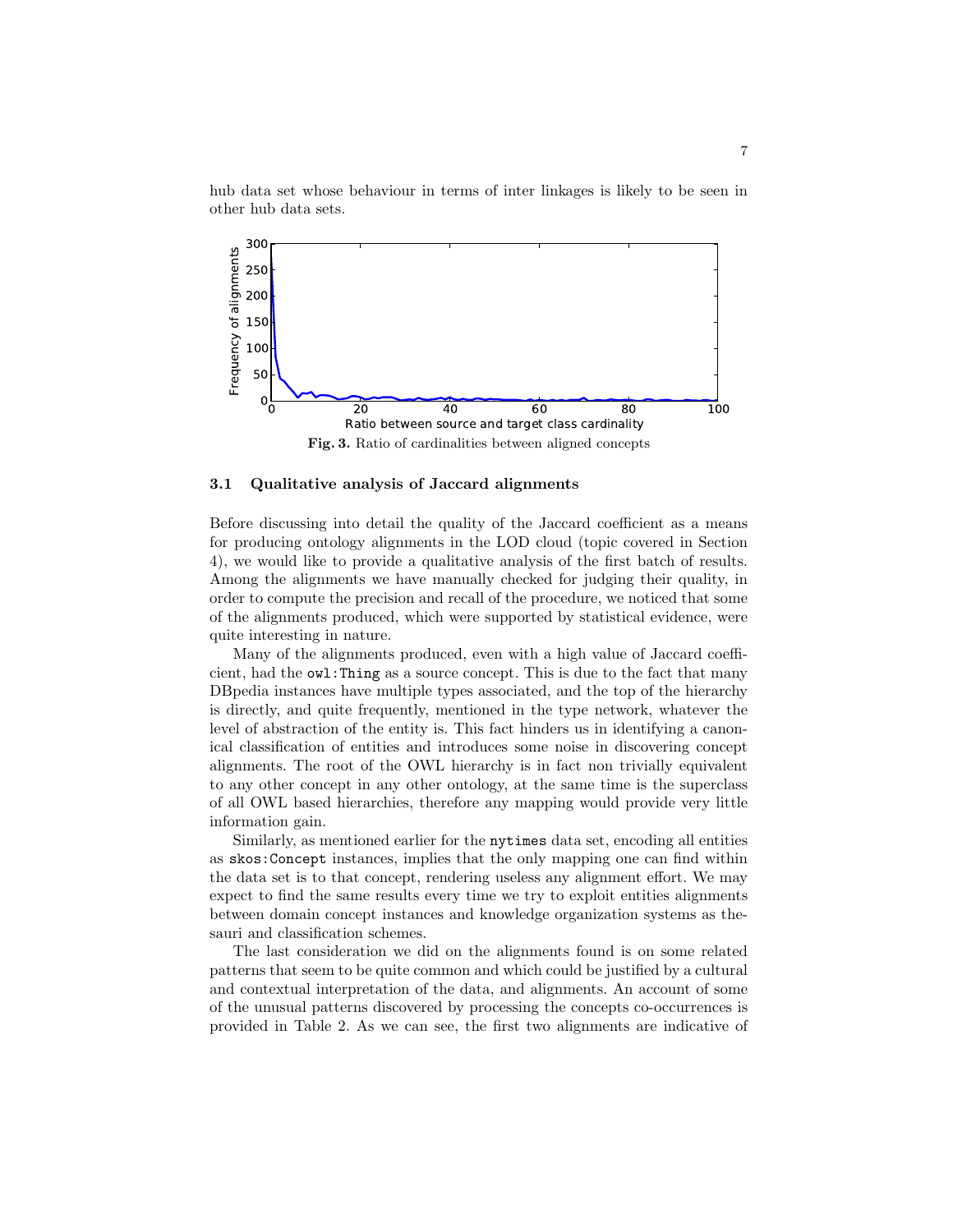| <b>Table 2.</b> Concept alignment patterns |  |
|--------------------------------------------|--|
|--------------------------------------------|--|

| source[dbpedia] | target [opencyc] |
|-----------------|------------------|
| Model           | Woman            |
| Writer          | Male             |
| Philosopher     | Dead organism    |
| Monument        | 'Bell            |

a statistical preference of representing female models and male writers<sup>6</sup>. The alignment between concept Philosopher and Dead organism is proposed as less likely than the correct alignment (i.e. opencyc Philosopher concept), and it is probably due to the fact that the vast majority of the philosophers described in DBpedia are actually deceased. The last alignment is due to the fact that in DBpedia, listed as entities of type Monument are just historical bells (e.g. the Liberty Bell in Philadelphia). Therefore, although odd, the wrong alignment reflects the extensional definition of the concept which clearly conflicts with the semantics we would expect from the Monument concept.

#### 4 Evaluation

In order to study the behaviour of Jaccard alignments we collected the usual measures from Information Retrieval under different conditions. We proposed in fact two scenarios that affect either the way the alignments are produced or the way the alignments are used, and we measured the performances of Jaccard for each scenario. The measures under scrutiny are: the Number of alignments computed (either correct or incorrect), the Precision of the alignments computed, **Recall** of the alignments computed, the  $\mathbf{F}\text{-}\mathbf{measure}^7$  of the results, and finally the **Precision at**  $n^{th}$  of the alignments<sup>8</sup>.

The first scenario explored the gain we have when we take into account (or not) the concept hierarchy when we compute the cardinality of the two sets, A and B respectively, as defined in Section 2. For doing this we used 4sr, a reasoner that efficiently implements the reasoning over  $rds:subClassOf$  axioms ( $sc_0$  and  $sc_1$  rules in [17]).

The second scenario studied the different performances we gain when relaxing the acceptance criteria from equivalence only (i.e. an alignment is considered correct if the two concepts are equivalent) to equivalence or subsumption (i.e. an alignment is considered correct even when two concepts are not trivially subsuming one another). Around a thousands of the generated concept alignments have been manually checked and classified as: erroneous, subclass/ uperclass, or correct. The precisions have been computed by considering as successful either subclass/uperclass and correct or correct only. The legends of Figure 4, 5, 6, 7,

<sup>6</sup> Note, this is not due only to the particular source data considered but also to the instance alignment performed on the target data set.

<sup>7</sup> The harmonic mean of precision and recall

<sup>&</sup>lt;sup>8</sup> The precision computed for the first  $n^{th}$  alignments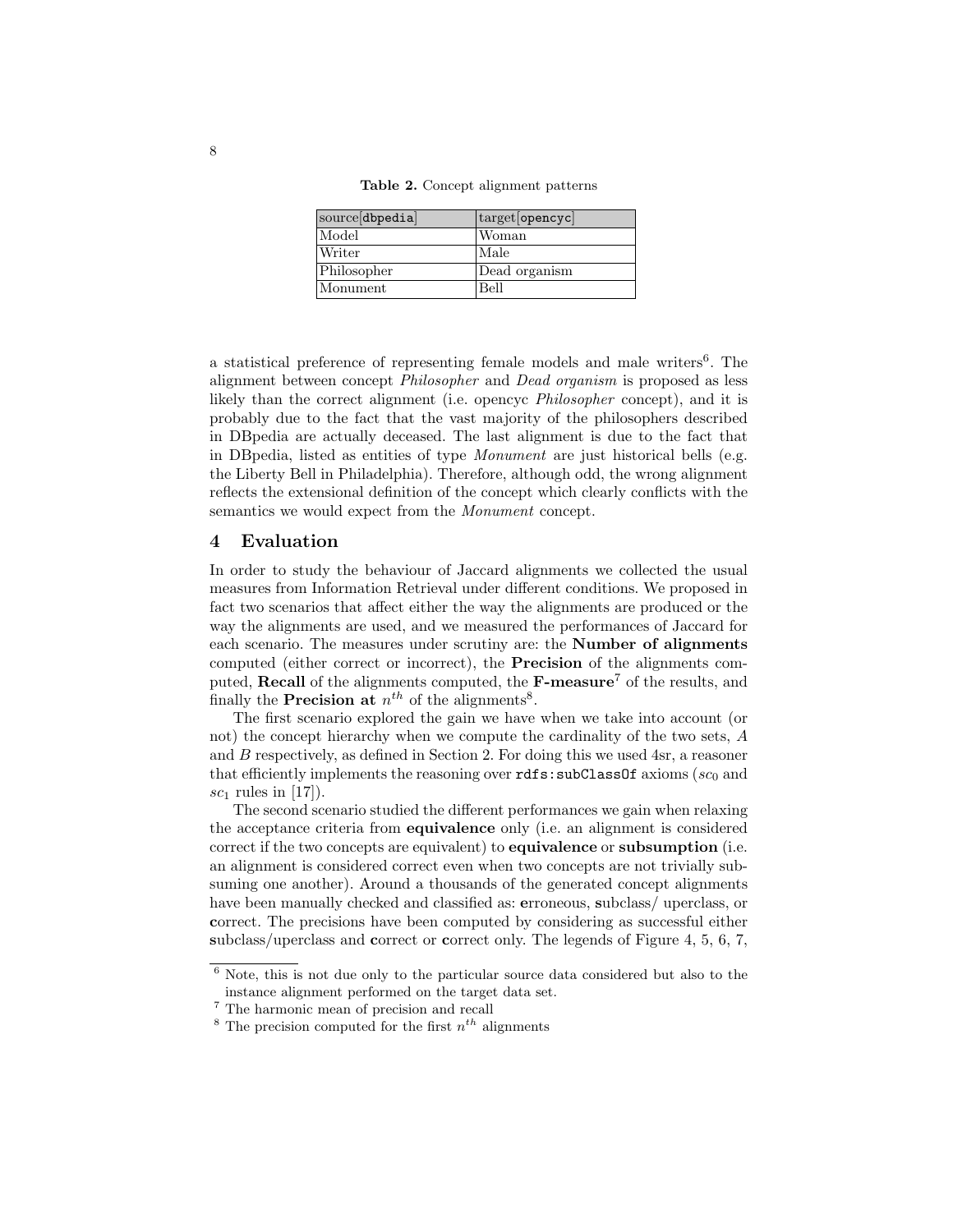and 8 reports Jaccard when no hierarchy information is used and only equivalent entities are considered as correct, h Jaccard when hierarchy information is used and equivalent concepts are considered, s Jaccard when no hierarchy information is used and with subclasses considered as correct, and finally hs Jaccard when hierarchy information is used and with sub concepts considered as correct. Finally, the recall of the respective measures have been computed by taking the maximum number of correct alignments found as the reference limit. That is why in Figure 6 the legend reports Relative recall in the label.

# 4.1 Number of alignments



Fig. 4. Number of alignments found per threshold value

The comparison here is made by using or not the concepts hierarchy in the computation of the Jaccard coefficients, since the acceptance of the produced alignments does not influence their generation. A first superficial analysis of the distribution of the number of alignments found per different values of thresholds (see Figure 4), the number of alignments produced increases exponentially when lowering the threshold value and it is noteworthy the fact that the most of the alignments are produced with very little values of threshold. This implies that it is important to maintain a good quality of the alignments even at low values of thresholds since the amount of false positives could hinder the usability of the produced alignments to a point where human intervention could not be feasible any more.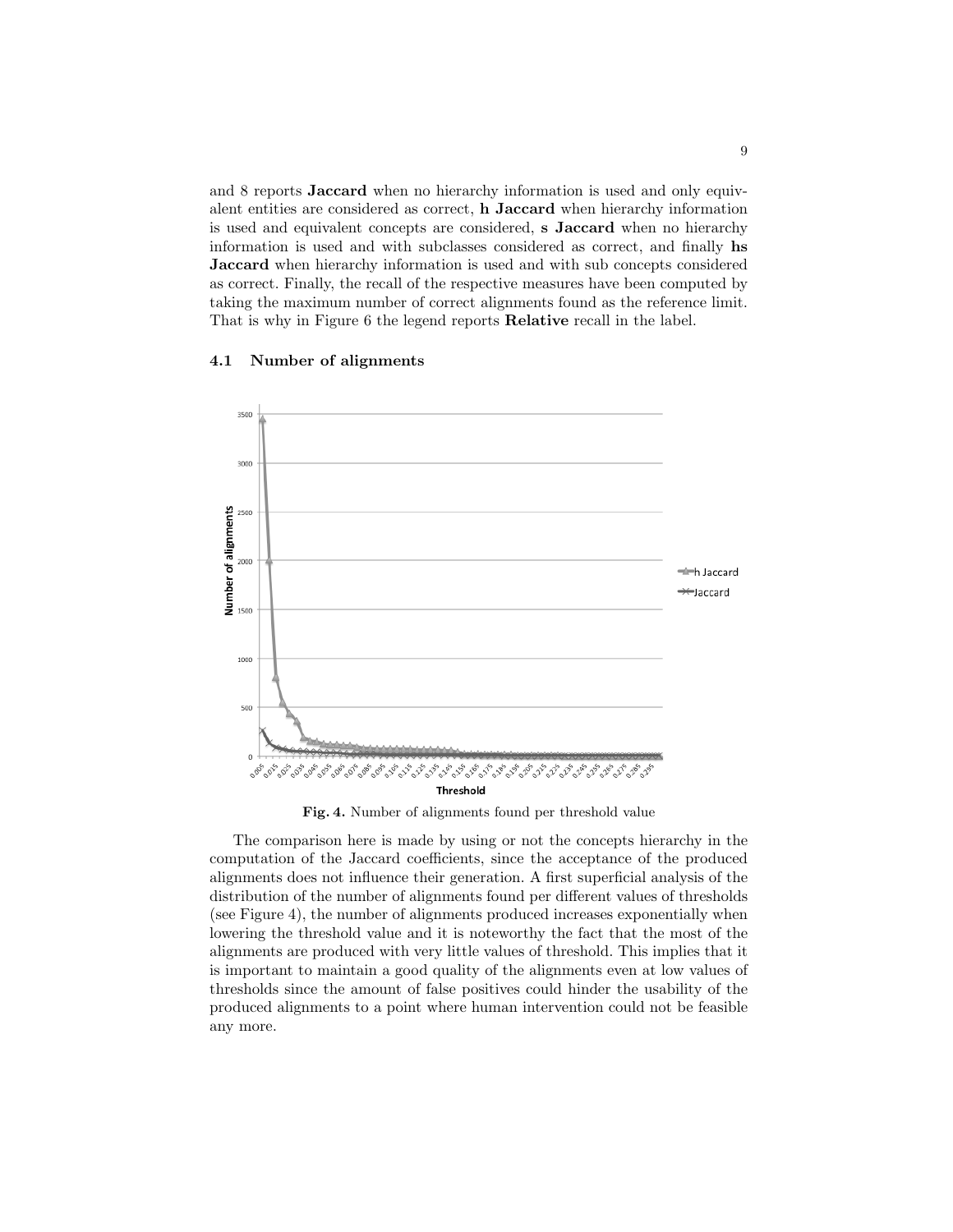Moreover, comparing the distribution of generated alignments we can notice that, even if both distributions are inversely exponential, including hierarchical information increases drastically the number of produced alignments. A superficial analysis showed that the rate between the two distributions increases from 1, for higher values of thresholds, to 15, for lower thresholds.

# 4.2 Precision



#### Fig. 5. Precision per threshold value

In Figure 5 it is shown the graph of the distribution of the precision of the alignments, under different conditions as described earlier, by varying the value of threshold. The comparison of Jaccard performances (acceptance for equivalence) with and without hierarchical information shows that when decreasing the threshold level, the more informative measure (the one with the hierarchical information) drops its precision level drastically and from that point on its precision is always worse than the less informative measure (i.e. the one without hierarchy information).

Comparing instead the two acceptance criteria, the one for equivalence and the one with equivalence or subsumption (see Figure 5 Jaccard and s Jaccard), we can notice that Jaccard provides increasingly imprecise equivalence alignments when lowering the threshold, while the precision of the method is steadily high if we are satisfied with alignments that we can refine later on. Even then though, by using hierarchical information (see Figure 5 hs Jaccard) the precision of the method drops quickly to unacceptable levels.

One striking fact from all the precision distributions depicted in Figure 5 is that such distributions are not monotone non-decreasing as one would expect. In fact for all distributions there are frequent local maxima and only the general

10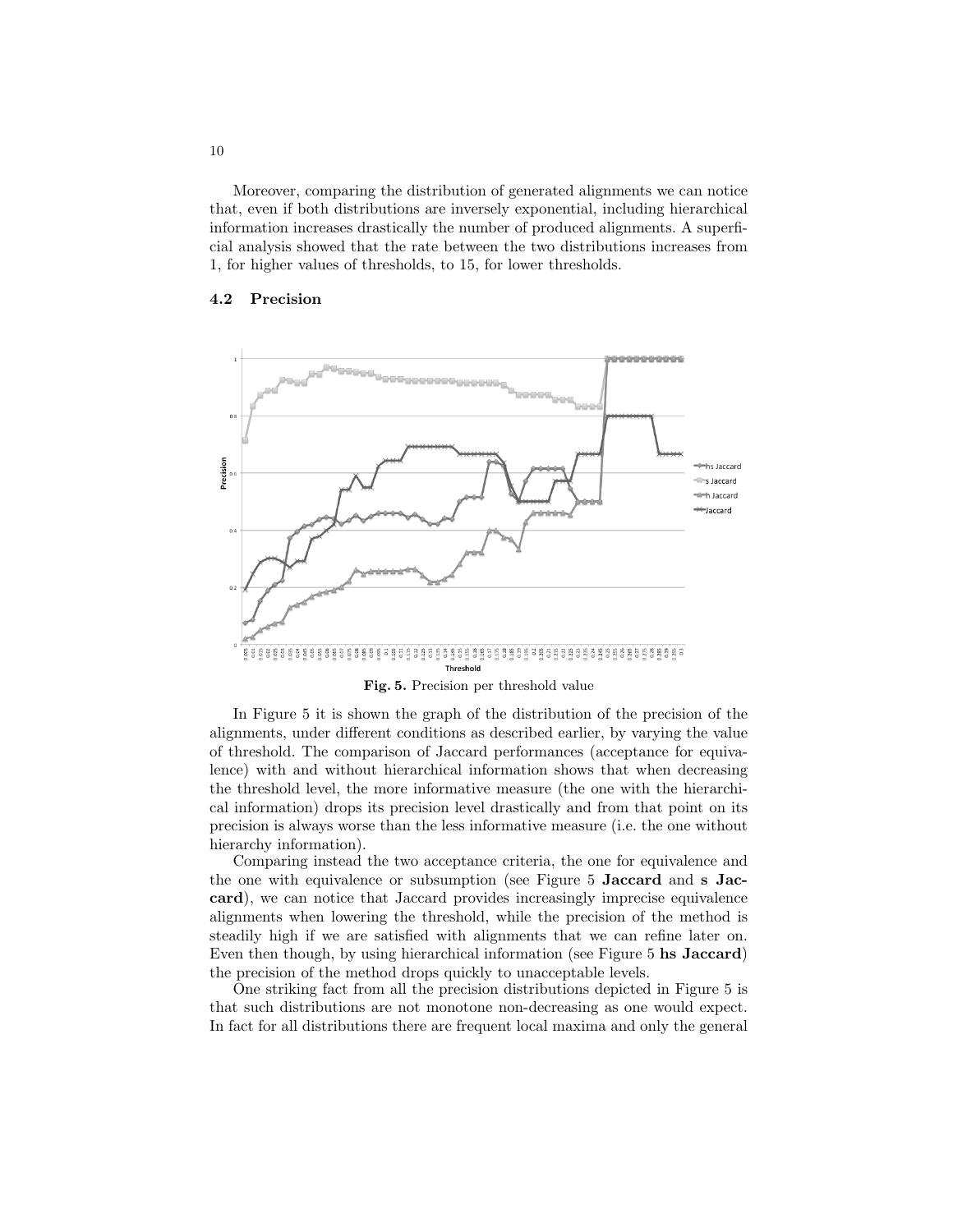trend is, for all plots, increasing. This strange behaviour could be caused by the high level of noise within the **sameAs** network, although further experiments are needed to confirm that.

#### 4.3 Relative recall



Fig. 6. Relative recall per threshold value

In Figure 6 we can see the graph for the relative recall of each measure. Not surprisingly we can see that all distributions are monotonic decreasing and that, roughly for all levels of thresholds, hs Jaccard provides the highest recall, followed by s Jaccard, h Jaccard, and finally Jaccard which is the less prolific method. For lowest levels of thresholds we can see that measures that share the same acceptance criteria provides more similar recall values while the use of hierarchical information, although it increases the recall of a method, it affects less heavily the overall behaviour of a method.

### 4.4 F-measure

The value of F-measure computed as the harmonic mean of precision and (relative) recall depicted respectively in Figure 5 and Figure 6 are reported in Figure 7. The most remarkable thing when considering the plots in Figure 7 is that the two less informed measures (i.e. s Jaccard and Jaccard) shows the same monotonic non-increasing trend while the two most informed measures (i.e. hs **Jaccard** and **h Jaccard**) have a local max before decreasing.

Although F-measure is only an indication of the overall performances of an information retrieval method, the results of the experiments conducted by the authors seem to suggest that, when the more alignments are retrieved by lowering the threshold value it is best not to use hierarchical information. In this way in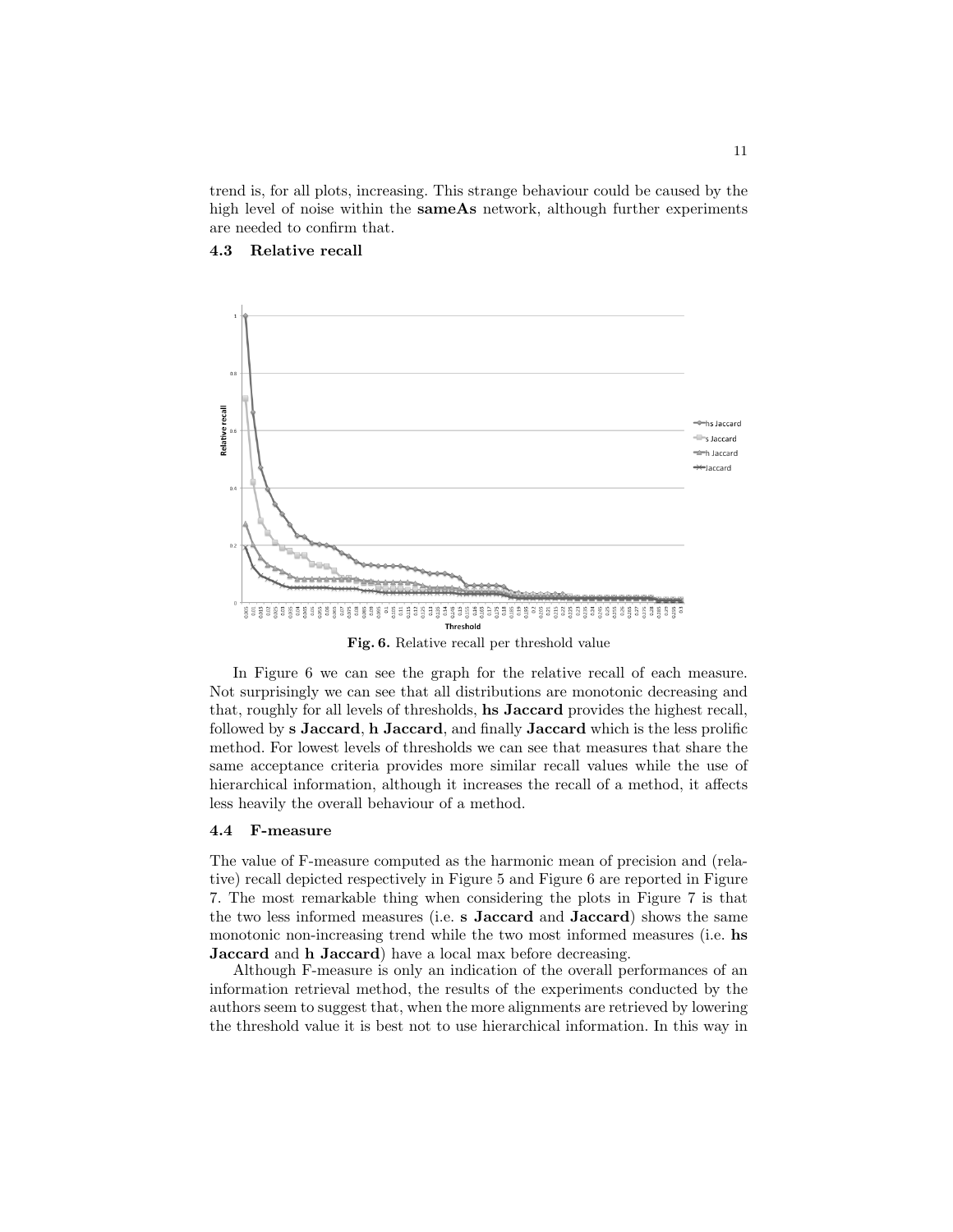

fact the overall performances, precision and recall wise, seem improving steadily making still rewarding the consideration of alignments even for low levels of thresholds (i.e. when more noise is expected).



## 4.5 Precision at n

Fig. 8. Average precision at  $n^{th}$  alignment

The actual usability of Jaccard alignment in a user engaging scenario can also be judged by looking at the average precision of the measures for the first  $n$ alignments. The precision at  $n$  for all the considered scenarios is plotted in Figure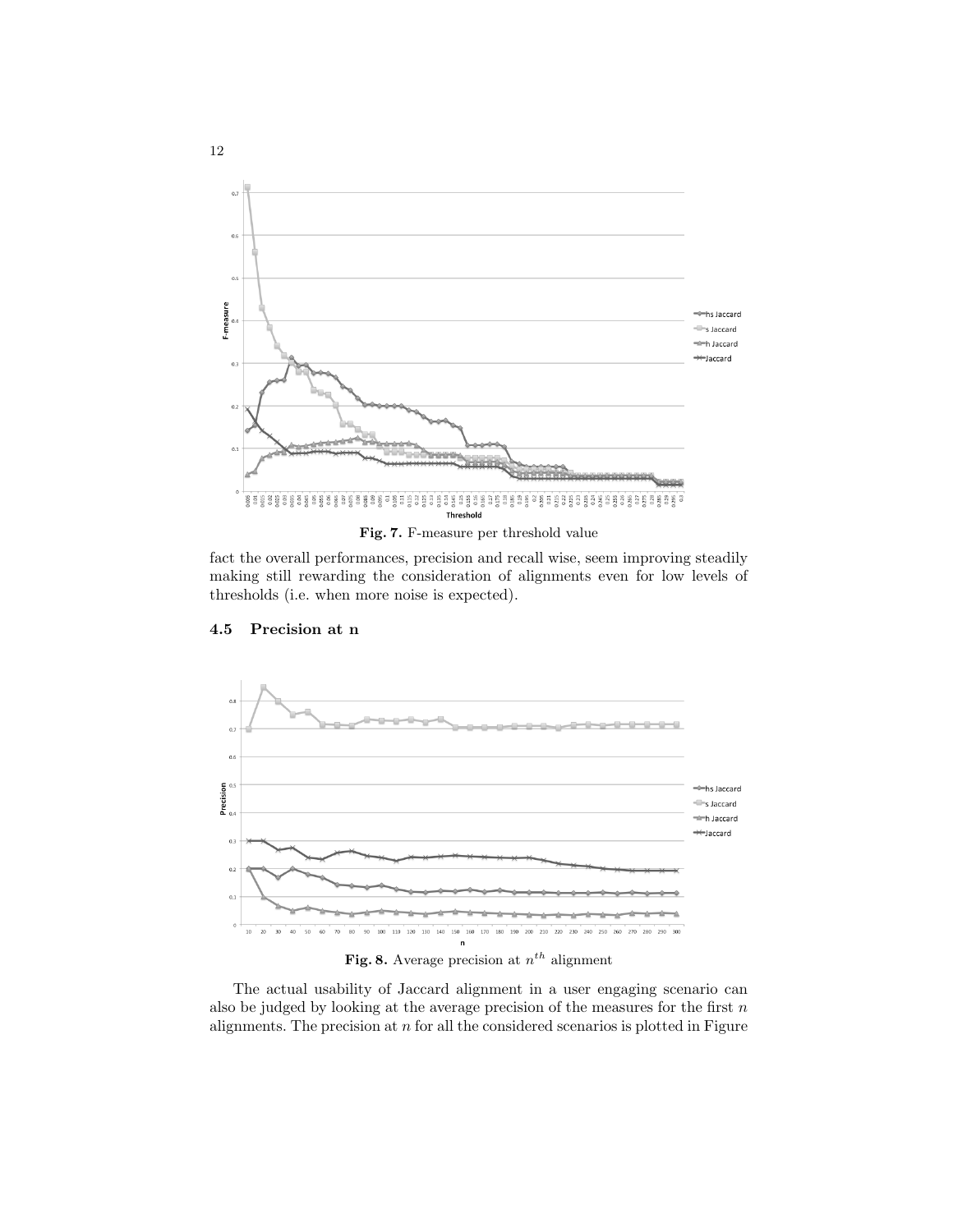8 where we can clearly see that for all scenarios the average precision quickly stabilize after the first 50 alignments. s Jaccard provides the best precision with 7 good alignments out of 10. All the other scenarios perform quite poorly: Jaccard with 2 good alignments out of 10, hs Jaccard with 1 out of 10, and finally h Jaccard with 1 out of 20 correct alignments.

# 5 Related Work

The alignment problem, which is finding correspondences among concepts in ontologies, is well studied research problem in the Semantic Web community [7], as well as in the Database community to support the integration of heterogeneous sources [13] or to solve record linkage problems [6]. In particular, a lot of work is done by researchers in the last years in the context of Ontology Matching [7], where the alignments are the output of these systems. Different techniques have been proposed to address this problem in order to improve the performance related to the Ontology Merging, Integration and Translation systems. An evaluation competition  $9$  is also proposed to compare those matching systems using common testbeds. These techniques can be described in four main categories : i) lexical, which means that are based on detecting similarities between the concept descriptions such as labels; ii) structural, which means that are based on the knowledge descriptions; iii) instance mapping, which means that are based on the knowledge expressed in the ABox. Most of the proposed techniques comes from the Machine Learning research area  $[7, 16, 5, 14]$ . In literature  $[3, 1]$  also different measures are proposed to evaluate the semantic similarities among concepts that takes into account :i) the expressive power of the description logic used by the knowledge bases, ii) the information content assigned to the observed classes. Despite the different studies in the theoretical background, we observe a marginal effort in evaluate these approaches in the Linked Data Cloud, which is the most concrete realization of the Semantic Web vision nowadays and they are a valuable resources for different application domain. In literature, the most recent works that use Linked Data in the simalar context of our paper but with different purposes are [4, 12]. In particular the first evaluates the implications of owl:sameAs assertions in Linked Data data sets and the second uses the LOD to evaluate an ontology matching system. In our paper we boost some of these previous studies in order to give a real evaluation in the context of Linked Data Cloud. From the instance-based matching techniques, the closest paper is [9], our contribution differs from the previous one in the richness of measures adopted and in evaluation proposed in the Linked Data environment.

# 6 Conclusion

In this paper we conducted some experiment with Jaccard-based concept similarity measures based on the analysis of the instance alignments provided by the sameAs network that connects DBpedia with some of the neighbourhood data sets. Being the chosen domain very broad (i.e. DBpedia concepts) and

<sup>9</sup> http://oaei.ontologymatching.org/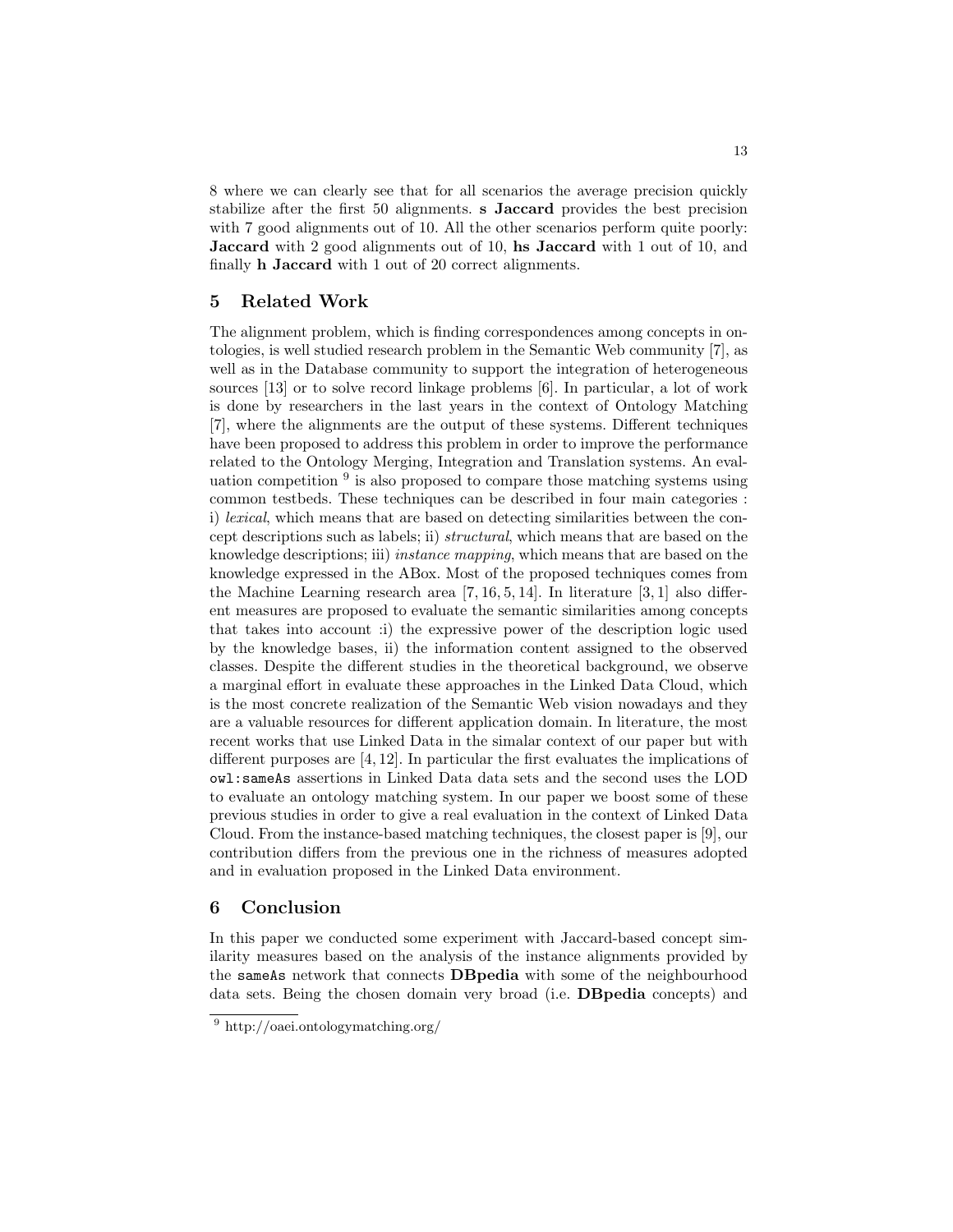the alignments not focused on any specific application, we assumed to have very noisy results which suggested the use of statistical methods a natural choice.

The first analysis on the experimental data showed the typical signs of a power-based network, where a small number of sameAs bundles contained many entities and the vast majority contained no more than five instances (see Figure 2). We devised four different scenarios under which analyse the behaviour of classical Jaccard similarity measure, studying the influence of hierarchical information in producing the alignments and the difference when choosing a broader acceptance criteria.

The experimental results showed that Jaccard, for this particular DBpedia experiment, provided very low values which makes it difficult to choose a good threshold value which produced a fair amount of good alignments. The results outlined that the use of hierarchical information in computing concepts similarity measures increased drastically the number of alignments found but unfortunately dropped the precision of the results as well making increasingly inconvenient to consider further alignments below a given threshold. Conversely, by considering the concepts detached by a subclass hierarchy, Jaccard measures improve steadily.

The relaxation of the acceptance criteria on the other hand, did not influence the overall performance of the measures while giving better performances of the respective more restrictive measures. This is not surprising since the alignments found and the coefficients computed are the same when hierarchy is counted in or not, and it changes only the criteria for the acceptance, and one criteria includes the other. Ultimately, a less restrictive acceptance criteria, without hierarchy information, gives us a better overall performance and stably produces a fair amount of sensible alignments.

This scenario suits best an approach where alignments can be proposed to users for classification and where more elaborate alignments (i.e. not only concept equivalence) can be exploited for integrating data.

Future work will include a better study of the sources of noise in Jaccardbased methods when applied to the in order to provide a robust methodology for aligning ontologies at Web scale.

Acknowledgments. This work was supported by the EnAKTing project funded by the Engineering and Physical Sciences Research Council under contract EP/G008493/1.

#### References

- 1. H. Al-Mubaid and H.A. Nguyen. Measuring semantic similarity between biomedical concepts within multiple ontologies. IEEE Transactions on Systems, Man, and Cybernetics, Part C: Applications and Reviews, 39(4):389 –398, 2009.
- 2. Sean Bechhofer, Frank van Harmelen, Jim Hendler, Ian Horrocks, Deborah L. McGuinness, Peter F. Patel-Schneider, and Lynn Andrea Stein. OWL Web Ontology Language Reference. W3C Recommendation, February 2004.
- 3. Claudia d'Amato, Nicola Fanizzi, and Floriana Esposito. A semantic similarity measure for expressive description logics. Computing Research Repositoryarxiv.org, 2009.